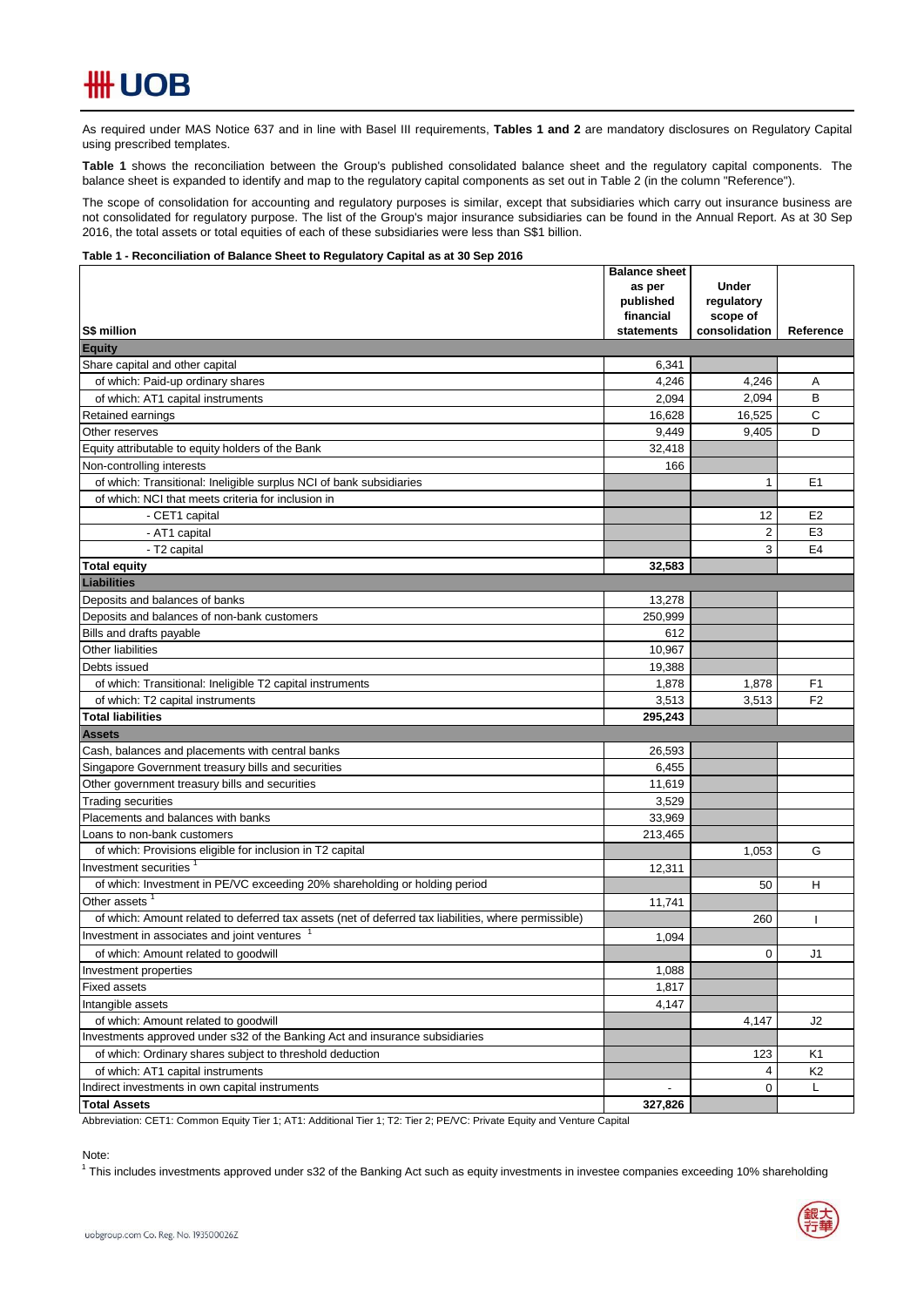## **## UOB**

**Table 2** lists the regulatory capital components and the corresponding regulatory adjustments. The columns: (a) '**Amount**' refers to components of capital calculated in accordance with MAS Notice 637, effective 1 Jan 2013, (b) '**Amount subject to Pre-Basel III Treatment**' refers to components of capital that are on transitional arrangement, otherwise would be fully applied towards the relevant tier of capital, and (c) 'Source' provides link to Table 1 by way of alphabetic / alphanumeric references, and cross-reference within the table by way of row number. Regulatory adjustments that are deducted against capital are reflected as positive numbers. Amounts less than \$500,000 in absolute terms are shown as "0".  $\mathsf{Table 2}$  lists the requlatory capital components and the corresponding requlatory adjustments. The collect

### **Table 2 - Capital Components as at 30 Sep 2016**

|                         |                                                                                                      |                | <b>Amount</b><br>subject to |                |
|-------------------------|------------------------------------------------------------------------------------------------------|----------------|-----------------------------|----------------|
|                         |                                                                                                      |                | Pre-Basel III               |                |
|                         | S\$ million                                                                                          | Amount         | <b>Treatment</b>            | <b>Source</b>  |
|                         | Common Equity Tier 1 capital: instruments and reserves                                               |                |                             |                |
| $\mathbf{1}$            | Paid-up ordinary shares and share premium (if applicable)                                            | 4,246          |                             | Α              |
| $\overline{2}$          | Retained earnings                                                                                    | 16,525         |                             | C              |
| $3^{\sharp}$            | Accumulated other comprehensive income and other disclosed reserves                                  | 9,405          |                             | D              |
| $\overline{\mathbf{4}}$ | Directly issued capital subject to phase out from CET1                                               |                |                             |                |
|                         | (only applicable to non-joint stock companies)                                                       |                |                             |                |
| $\overline{5}$          | Minority interest that meets criteria for inclusion                                                  | 12             | (1)                         | $E1 + E2, -E1$ |
| $6\phantom{a}$          | Common Equity Tier 1 capital before regulatory adjustments                                           | 30,188         |                             |                |
|                         | Common Equity Tier 1 capital: regulatory adjustments                                                 |                |                             |                |
| $\overline{7}$          | Valuation adjustment pursuant to Part VIII of MAS Notice 637                                         |                |                             |                |
| 8                       | Goodwill, net of associated deferred tax liability                                                   | 2,489          | 1,659                       | $J1+J2$        |
| $9^{\#}$                | Intangible assets, net of associated deferred tax liability                                          |                |                             |                |
| $10^{#}$                | Deferred tax assets that rely on future profitability                                                | 156            | 104                         |                |
| 11                      | Cash flow hedge reserve                                                                              |                |                             |                |
| 12                      | Shortfall of TEP relative to EL under IRBA                                                           | $\overline{a}$ | $\overline{\phantom{a}}$    |                |
| 13                      | Increase in equity capital resulting from securitisation transactions                                |                | $\blacksquare$              |                |
| 14                      | Unrealised fair value gains/losses on financial liabilities and derivative liabilities               |                |                             |                |
|                         | arising from changes in own credit risk                                                              |                |                             |                |
| 15                      | Defined benefit pension fund assets, net of associated deferred tax liability                        | $\overline{a}$ |                             |                |
| 16                      | Investments in own shares                                                                            | 0              |                             | L              |
| 17                      | Reciprocal cross-holdings in ordinary shares of financial institutions                               |                |                             |                |
| 18                      | Capital investments in ordinary shares of unconsolidated financial institutions                      |                |                             |                |
| $19^{#}$                | in which Reporting Bank does not hold a major stake                                                  | 74             | 49                          | K <sub>1</sub> |
|                         | Investments in ordinary shares of unconsolidated major stake companies                               |                |                             |                |
|                         | approved under s32 of Banking Act (including insurance subsidiaries)<br>(amount above 10% threshold) |                |                             |                |
| $20^{#}$                | Mortgage servicing rights (amount above 10% threshold)                                               |                |                             |                |
| 21 <sup>#</sup>         | Deferred tax assets arising from temporary differences                                               |                |                             |                |
|                         | (amount above 10% threshold, net of related tax liability)                                           |                |                             |                |
| 22                      | Amount exceeding the 15% threshold                                                                   |                |                             |                |
| $23^{\rm{*}}$           | of which: investments in ordinary shares of unconsolidated major stake companies                     |                |                             |                |
|                         | approved under s32 of Banking Act (including insurance subsidiaries)                                 |                |                             |                |
| $24^{#}$                | of which: mortgage servicing rights                                                                  | ٠              |                             |                |
| $25^{\rm \#}$           | of which: deferred tax assets arising from temporary differences                                     |                |                             |                |
| 26                      | National specific regulatory adjustments                                                             | 30             |                             |                |
| 26A                     | PE/VC investments in the form of ordinary shares, in excess of 20%                                   | 29             | 20                          | Н              |
|                         | of such capital investments                                                                          |                |                             |                |
| 26B                     | PE/VC investments held beyond the relevant holding periods set out in MAS Notice 630                 | 1              | 1                           | н              |
| 26C                     | Capital deficits in subsidiaries and associates that are regulated financial institutions            |                |                             |                |
| 26D                     | Any other items which the Authority may specify                                                      |                |                             |                |
| 27                      | Regulatory adjustments applied in calculation of CET1 Capital due to insufficient                    |                |                             |                |
|                         | AT1 Capital to satisfy required deductions                                                           |                |                             |                |
| 28                      | Total regulatory adjustments to CET1 Capital                                                         | 2,749          |                             |                |
| 29                      | Common Equity Tier 1 capital (CET1)                                                                  | 27,439         |                             |                |
|                         | <b>Additional Tier 1 capital: instruments</b>                                                        |                |                             |                |
| 30                      | AT1 capital instruments and share premium (if applicable)                                            | 2,094          |                             | в              |
| 31                      | of which: classified as equity under the Accounting Standards                                        | 2,094          |                             |                |
| 32                      | of which: classified as liabilities under the Accounting Standards                                   |                |                             |                |
| 33                      | Transitional: Ineligible capital instruments (pursuant to paragraphs 6.5.3 and 6.5.4)                |                |                             |                |
| 34                      | AT1 capital instruments issued by fully-consolidated subsidiaries that meet criteria for inclusion   | $\overline{c}$ |                             | E <sub>3</sub> |
| 35                      | of which: instruments issued by subsidiaries subject to phase out                                    |                |                             |                |
| 36                      | Additional Tier 1 capital before regulatory adjustments                                              | 2,096          |                             |                |
|                         | Additional Tier 1 capital: regulatory adjustments                                                    |                |                             |                |
| 37                      | Investments in own AT1 capital instruments                                                           | 0              |                             | L              |
| 38                      | Reciprocal cross-holdings in AT1 capital instruments of financial institutions                       |                |                             |                |
| 39                      | Capital investments in AT1 capital instruments of unconsolidated financial institutions              |                |                             |                |
|                         | in which Reporting Bank does not hold a major stake                                                  |                |                             |                |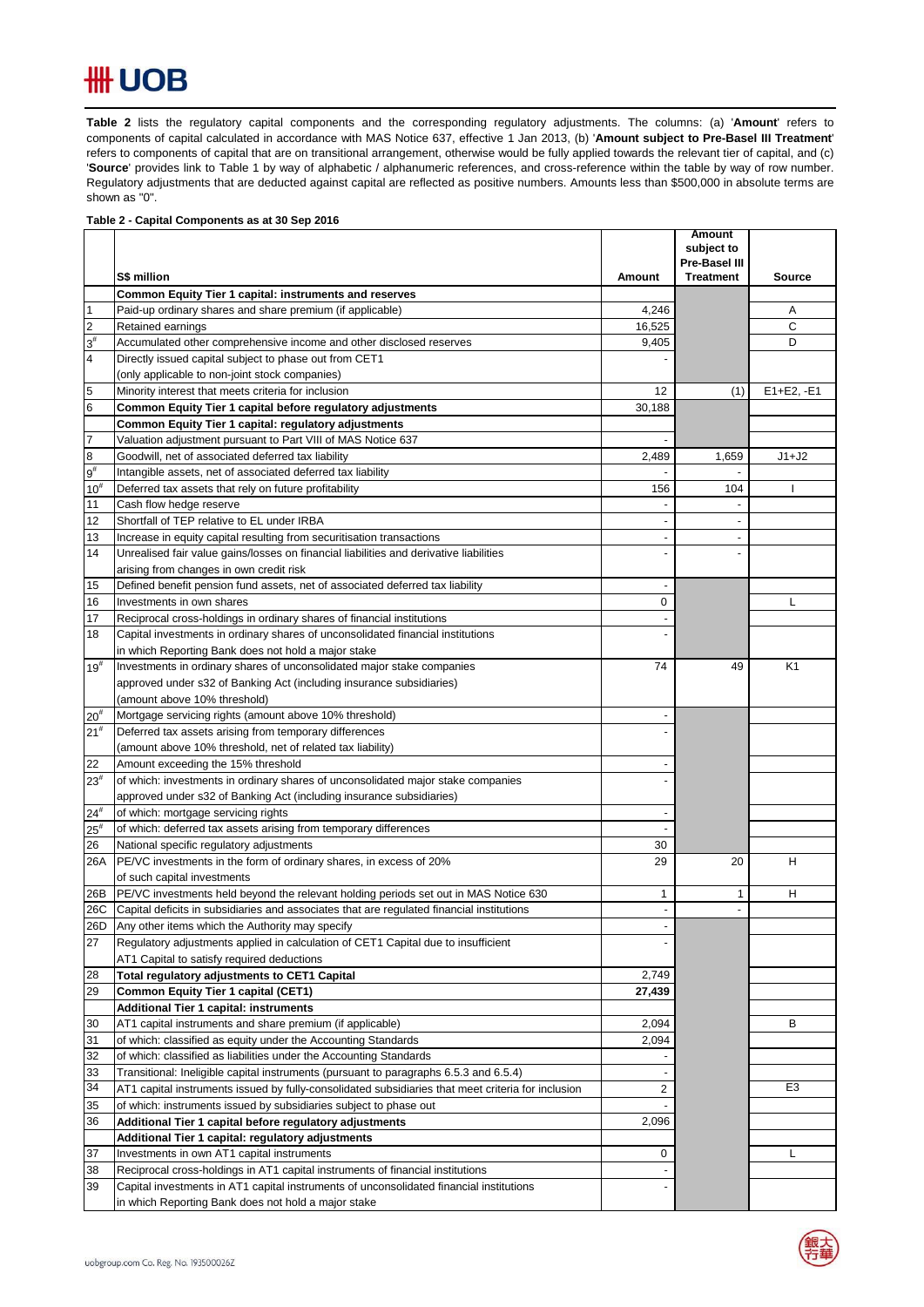## **HH UOB**

**Table 2 - Capital Components as at 30 Sep 2016**

|                   |                                                                                                                                                         |             | <b>Amount</b><br>subject to |                                 |
|-------------------|---------------------------------------------------------------------------------------------------------------------------------------------------------|-------------|-----------------------------|---------------------------------|
|                   |                                                                                                                                                         |             | Pre-Basel III               |                                 |
| $40^{\texttt{#}}$ | S\$ million<br>Investments in AT1 capital instruments of unconsolidated major stake companies                                                           | Amount<br>3 | <b>Treatment</b><br>1       | <b>Source</b><br>K <sub>2</sub> |
|                   | approved under s32 of Banking Act (including insurance subsidiaries)                                                                                    |             |                             |                                 |
| 41                | National specific regulatory adjustments                                                                                                                | 1,763       |                             |                                 |
| 41A               | PE/VC investments in the form of AT1 capital instruments, in excess of 20%                                                                              |             |                             |                                 |
|                   | of such capital investments                                                                                                                             |             |                             |                                 |
| 41B               | Any other items which the Authority may specify                                                                                                         |             |                             |                                 |
|                   | 41C Regulatory adjustments applied to AT1 Capital in respect of amounts                                                                                 | 1,763       |                             |                                 |
|                   | subject to pre-Basel III treatment<br>of which: Goodwill, net of associated deferred tax liability                                                      |             |                             | row 8 at 40%                    |
|                   | of which: Intangible assets, net of associated deferred tax liability                                                                                   | 1,659       |                             |                                 |
|                   | of which: Deferred tax assets that rely on future profitability                                                                                         | 104         |                             | row 10 at 40%                   |
|                   | of which: Cash flow hedge reserve                                                                                                                       |             |                             |                                 |
|                   | of which: Increase in equity capital resulting from securitisation transactions                                                                         |             |                             |                                 |
|                   | of which: Unrealised fair value gains/losses on financial liabilities and derivative liabilities                                                        |             |                             |                                 |
|                   | arising from changes in own credit risk                                                                                                                 |             |                             |                                 |
|                   | of which: Shortfall of TEP relative to EL under IRBA                                                                                                    |             |                             |                                 |
|                   | of which: PE/VC investments in the form of ordinary shares, in excess of 20%                                                                            |             |                             |                                 |
|                   | of such capital investments                                                                                                                             |             |                             |                                 |
|                   | of which: PE/VC investments held beyond the relevant holding periods set out in                                                                         |             |                             |                                 |
|                   | MAS Notice 630                                                                                                                                          |             |                             |                                 |
|                   | of which: Capital deficits in subsidiaries and associates that are regulated financial institutions                                                     |             |                             |                                 |
|                   | of which: Investments in ordinary shares of unconsolidated major stake companies<br>approved under s32 of Banking Act (incl insurance subsidiaries)     |             |                             |                                 |
|                   | of which: PE/VC investments in the form of Tier 2 capital instruments, in excess of 20%                                                                 |             |                             |                                 |
|                   | of such capital investments                                                                                                                             |             |                             |                                 |
|                   | of which: Investments in Tier 2 capital instruments of unconsolidated major stake companies                                                             |             |                             |                                 |
|                   | approved under s32 of Banking Act (incl insurance subsidiaries)                                                                                         |             |                             |                                 |
| 42                | Regulatory adjustments applied in calculation of AT1 Capital due to                                                                                     |             |                             |                                 |
|                   | insufficient Tier 2 Capital to satisfy required deductions                                                                                              |             |                             |                                 |
| 43                | Total regulatory adjustments to Additional Tier 1 capital                                                                                               | 1,767       |                             |                                 |
| 44                | <b>Additional Tier 1 capital (AT1)</b>                                                                                                                  | 330         |                             |                                 |
| 45                | Tier 1 capital (T1 = CET1 + AT1)                                                                                                                        | 27,768      |                             |                                 |
|                   | Tier 2 capital: instruments and provisions                                                                                                              | 3,513       |                             | F <sub>2</sub>                  |
| 46<br>47          | Tier 2 capital instruments and share premium (if applicable)<br>Transitional: Ineligible capital instruments (pursuant to paragraphs 6.5.3 and 6.5.4)   | 1,878       |                             | F <sub>1</sub>                  |
| 48                | Tier 2 capital instruments issued by fully-consolidated subsidiaries that meet criteria for inclusion                                                   | 3           |                             | E4                              |
| 49                | of which: instruments issued by subsidiaries subject to phase out                                                                                       |             |                             |                                 |
| 50                | Provisions                                                                                                                                              | 1,053       |                             | G                               |
| 51                | Tier 2 capital before regulatory adjustments                                                                                                            | 6,447       |                             |                                 |
|                   | Tier 2 capital: regulatory adjustments                                                                                                                  |             |                             |                                 |
| 52                | Investments in own Tier 2 instruments                                                                                                                   |             |                             | L                               |
| 53                | Reciprocal cross-holdings in Tier 2 capital instruments of financial institutions                                                                       |             |                             |                                 |
| 54                | Capital investments in Tier 2 capital instruments of unconsolidated financial institutions                                                              |             |                             |                                 |
|                   | in which Reporting Bank does not hold a major stake                                                                                                     |             |                             |                                 |
| $55^{\rm #}$      | Investments in Tier 2 capital instruments of unconsolidated major stake companies                                                                       |             |                             |                                 |
| 56                | approved under s32 of Banking Act (including insurance subsidiaries)<br>National specific regulatory adjustments                                        | 70          |                             |                                 |
| 56A               | PE/VC investments in the form of Tier 2 capital instruments, in excess of 20%                                                                           |             |                             |                                 |
|                   | of such capital investments                                                                                                                             |             |                             |                                 |
| 56B               | Any other items which the Authority may specify                                                                                                         |             |                             |                                 |
|                   | 56C Regulatory adjustments applied to Tier 2 Capital in respect of amounts                                                                              | 70          |                             |                                 |
|                   | subject to pre-Basel III treatment                                                                                                                      |             |                             |                                 |
|                   | of which: Shortfall of TEP relative to EL under IRBA                                                                                                    |             |                             |                                 |
|                   | of which: PE/VC investments in the form of ordinary shares, in excess of 20%                                                                            | 20          |                             | row 26A at 40%                  |
|                   | of such capital investments                                                                                                                             |             |                             |                                 |
|                   | of which: PE/VC investments held beyond the relevant holding periods set out in                                                                         | 1           |                             | row 26B at 40%                  |
|                   | MAS Notice 630                                                                                                                                          |             |                             |                                 |
|                   | of which: Capital deficits in subsidiaries and associates that are regulated financial institutions                                                     |             |                             |                                 |
|                   | of which: Investments in ordinary shares of unconsolidated major stake companies                                                                        | 49          |                             | row 19 at 40%                   |
|                   | approved under s32 of Banking Act (incl insurance subsidiaries)<br>of which: PE/VC investments in the form of AT1 capital instruments, in excess of 20% |             |                             |                                 |
|                   | of such capital investments                                                                                                                             |             |                             |                                 |